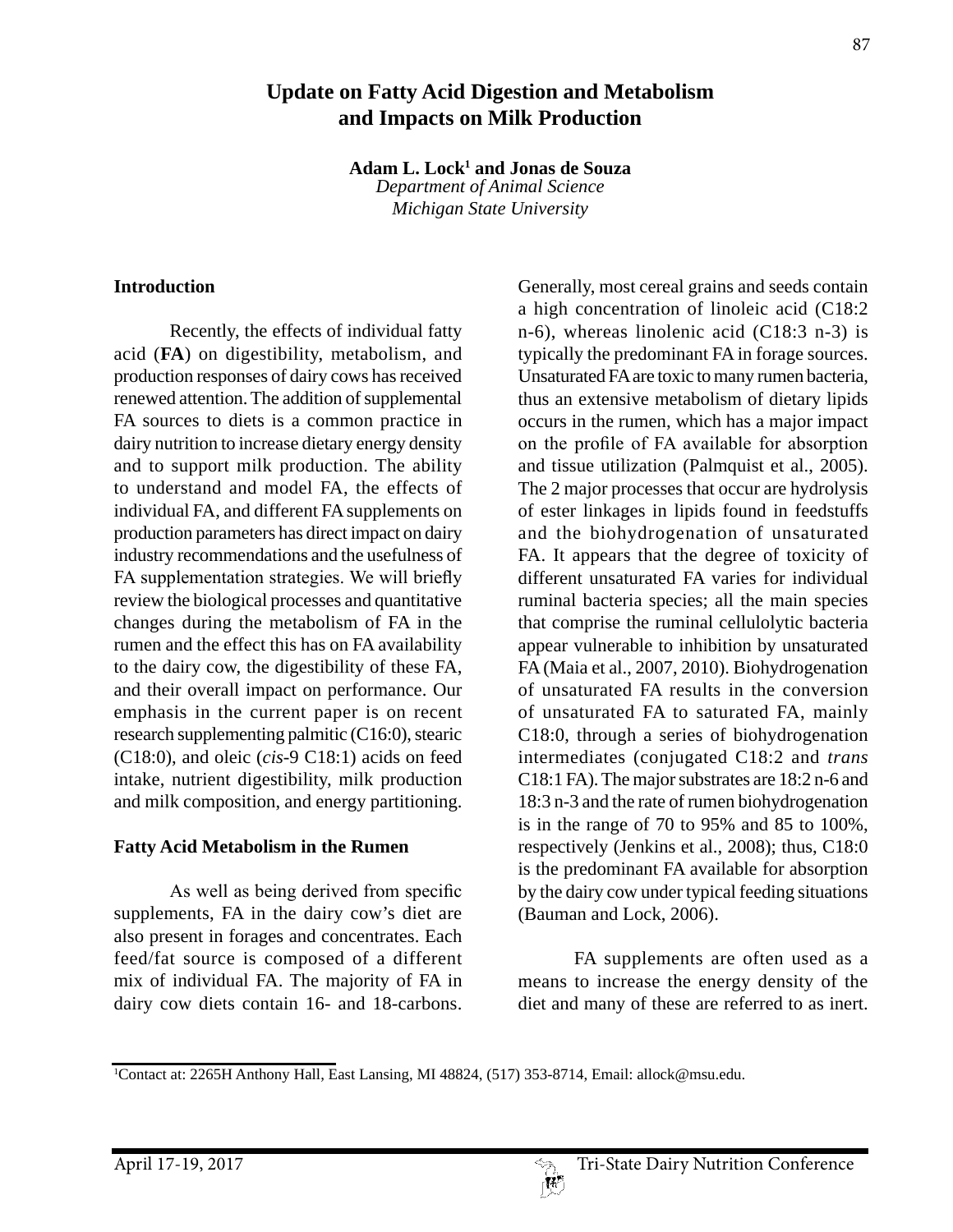In this case, inertness simply means that the FA supplement has minimal affects on rumen fermentation. Although deemed inert at the level used, they can still be hydrolyzed, if a triglyceride, or biohydrogenated, if unsaturated. Often, calcium-salts of palm FA or canola are referred to as 'protected'. However, these are not protected from rumen biohydrogenation but rather are considered to be ruminally inert with regard to their effects on the microbial population (Palmquist, 2006).

## **Fatty Acid Metabolism in the Intestine**

The lipid material that reaches the intestine consists of approximately 80 to 90% free FA attached to feed particles. The remaining lipid components are microbial phospholipids plus small amounts of triglycerides and glycolipids from residual feed material. These esterified FA are hydrolyzed by intestinal and pancreatic lipases (Doreau and Ferlay, 1994). FA absorption occurs predominantly in the jejunum region of the small intestine. Prior to reaching the jejunum, 2 secretions, bile and pancreatic juice, are added to the digesta in the duodenum. Before FA absorption can occur, it is necessary for the lipid material absorbed onto the feed particles to be solubilized into the aqueous environment. Lysolecithin acts as an amphiphile (substance with both water and lipid-loving capacity) and further increases the solubility of saturated FA (Freeman, 1969). Lysolecithin together with bile salts desorb FA from feed particles and bacteria, allowing the formation of the micelles (Lock et al., 2005). In ruminants, micelle formation is the key to this process, and therefore, key to efficient FA absorption (Lock et al., 2005). Once micelles are formed, they facilitate transfer of water-insoluble FA across the unstirred water layer of intestinal epithelial cells, where the FA and lysolecithin are absorbed.

## **Effects of C16:0, C18:0, and** *cis***-9 C18:1 on Fatty Acid Digestibility**

Our recent FA digestibility research has utilized and focused on C16:0 and C18:0 enriched supplements. Of particular importance, Boerman et al. (2017) fed increasing levels of a C18:0-enriched supplement (85% C18:0) to dairy cows and observed no positive effect on production responses, which was likely associated with the pronounced decrease in total FA digestibility as FA intake increased (Figure 1A). Similarly, Rico et al. (2017) fed increasing levels of a C16:0-enriched supplement (87% C16:0) to dairy cows, and even though a positive effect was observed on production response up to 1.5% diet DM, a decrease in total FA digestibility as FA intake increased was observed (Figure 1B). However, considering that the range on FA intake was similar across both studies, the decrease in total FA digestibility was more pronounced when there was increased intake/ rumen outflow of C18:0 rather than C16:0. This is supported by our meta-analysis, in which a negative relationship between the total flow and digestibility of FA was observed (Figure 2A), with the decrease in total FA digestibility driven by the digestibility of C18:0 (Figure 2B) because of the negative relationship between duodenal flow and digestibility of C18:0 (Boerman et al., 2015). The exact mechanisms for these differences in digestibility are not understood; however, potential causes include the lower solubility of C18:0 compared to C16:0, which would be more dependent of emulsification for absorption (Drackey, 2000). Additionally, results have shown that *cis*-9 C18:1 has greater digestibility than C18:0 and C16:0 (Boerman et al., 2015). Also, Freeman (1969) examined the amphiphilic properties of polar lipid solutes and found that *cis*-9 C18:1 had a positive effect on the micellar solubility of C18:0.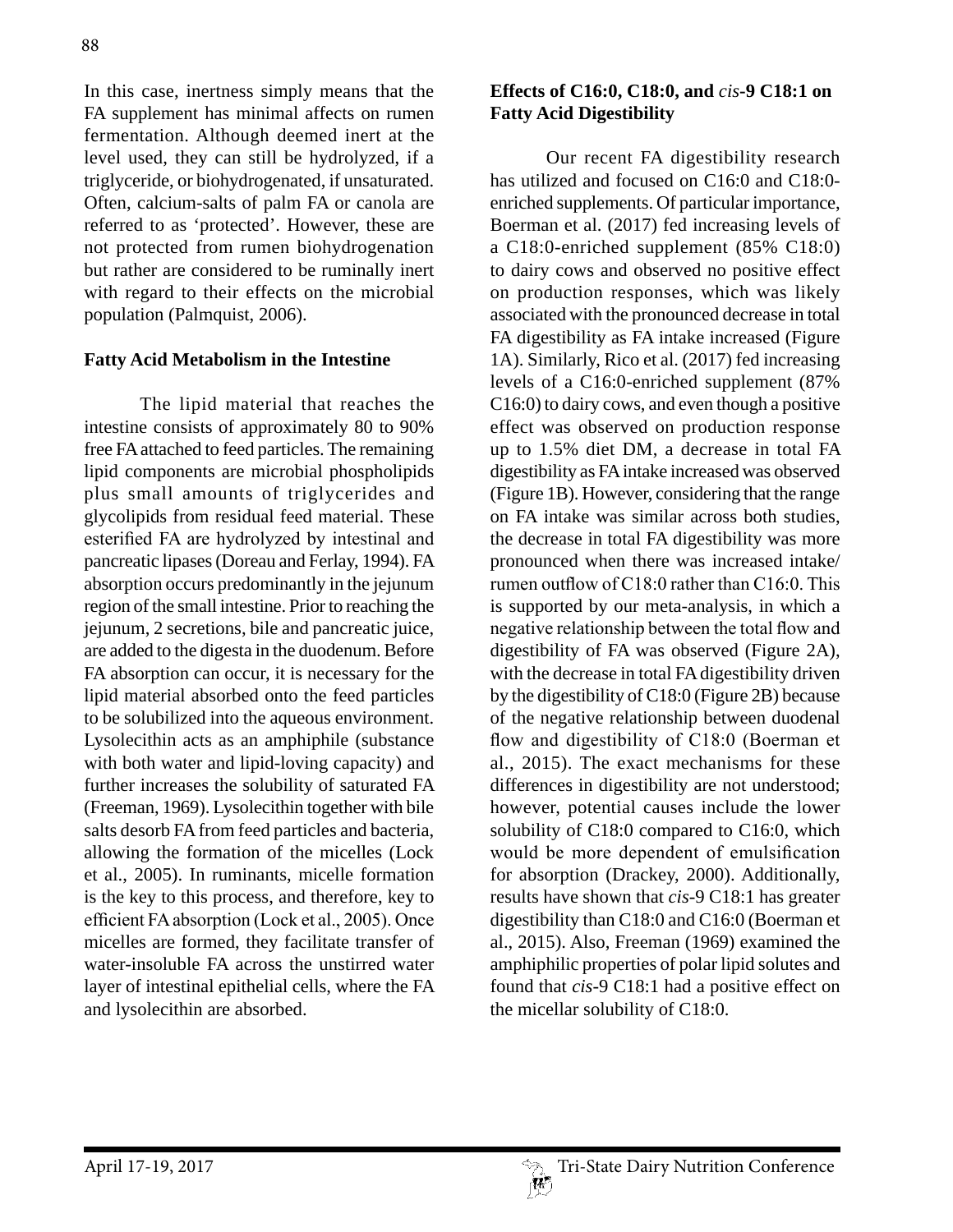To further understand what factors influence FA digestibility, we recently utilized a random regression model to analyze available individual cow data from 5 studies that fed a C16:0-enriched supplement to dairy cows. We observed that total FA digestibility was negatively impacted by total FA intake but positively influenced by the intake of *cis*-9 C18:1 (unpublished results). This suggests that a combination of 16-carbon and unsaturated 18-carbon FA may improve FA digestibility, but reasons for this needs to be determined. This is supported by our recent results comparing combinations of C16:0, C18:0, and *cis*-9 C18:1 in supplemental fat (de Souza et al., 2016a); we observed that FA digestibility increased when a supplement containing more *cis*-9 C18:1 was fed compared with a control diet (Figure 3). Also, FA digestibility was markedly reduced when a supplement containing more C18:0 was fed compared with the other FA treatments due to decreases in both 16- and 18-carbon FA digestibility (Figure 3).

## **Effect of Fatty Acids on NDF Digestibility**

The amount of FA that are included in the diet is relatively small for lactating dairy cattle, and changes in FA digestibility therefore may have minimal effects on overall DM digestibility and digestible energy intake. Changes in intake and digestibility of other nutrients, such as NDF, due to FA supplementation may affect positively or negatively the digestible energy value of the fat supplement.

 Weld and Armentano (2017) performed a meta-analysis to evaluate the effects of fat supplementation on DMI and NDF digestibility of dairy cows. Supplementation of fat supplements high in medium chain FA (12 and 14-carbons) decreased both DMI and NDF digestibility. Addition of vegetable oil decreased NDF digestibility by 2.1 percentage units, but did

not affect DMI. Also, feeding saturated prilled fat (combinations of C16:0 and C18:0) did not affect DMI, but increased NDF digestibility by 0.22 percentage units. Overall, the authors concluded that the addition of a fat supplement, in which the FA are 16-carbon or greater in length, has minimal effects on NDF digestibility.

We recently utilized a random regression model to analyze available individual cow data from 6 studies that fed a C16:0-enriched supplement to dairy cows (de Souza et al., 2016b). We observed that NDF digestibility was positively impacted by total C16:0 intake (Figure 4A) and DMI was not affected. This suggests that that the increase in NDF digestibility when C16:0-enriched supplements are fed to dairy cows is not explained through a decrease in DMI. Additionally, when comparing combinations of C16:0, C18:0, and *cis*-9 C18:1 in supplemental fat, we observed that feeding supplements containing C16:0 or C16:0 and *cis*-9 C18:1 increased NDF digestibility compared with a supplement containing C16:0 and C18:0 (de Souza et al., 2016a; Figure 4B).

## **Overall Impact of Fatty Acid Supplementation on Production Responses**

There is a wide range of FA supplements available for lactating dairy cattle. For example, calcium-salts of free FA and prilled saturated free FA are 2 common types of supplements used in the dairy industry and they differ in FA content and profile. Calcium-salt supplements typically contain 80 to 85% FA, and these provide approximately 50% saturated and 50% unsaturated FA. By comparison, prilled saturated free FA contain approximately 99% FA, which are approximately 90% saturated, 10% unsaturated. A summary of the FA profile of some commonly used supplements is provided in Table 1. Although in general FA supplementation has been shown to increase milk yield, milk fat

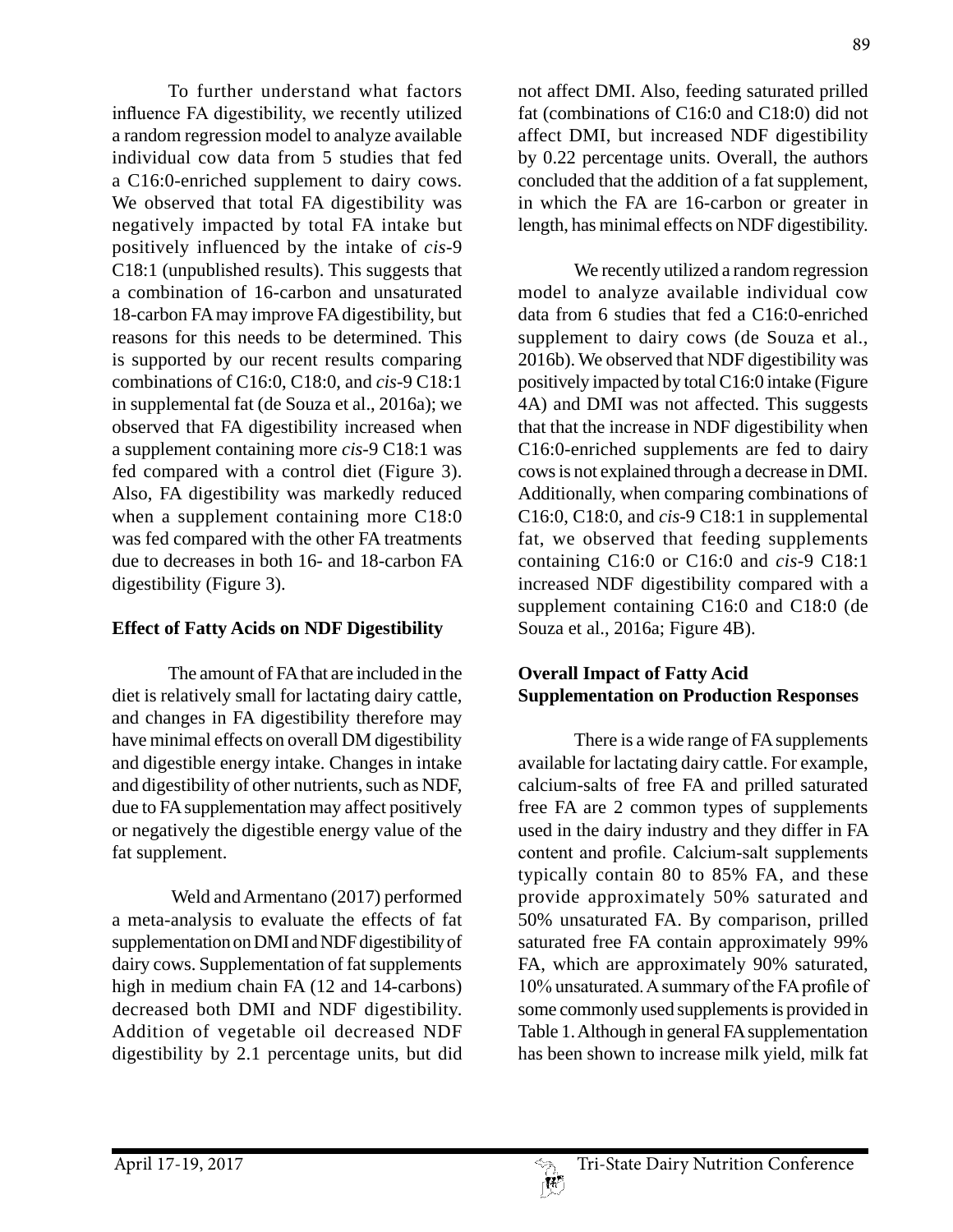yield, and the efficiency of milk production, great variation has been reported in production performance for different FA types, and indeed, the same supplement across different diets and studies. This is evident in a meta-analysis examining the effect of FA supplementation to diets of dairy cows (Rabiee et al., 2012). In general, milk production and milk fat content and yield increased, DMI and milk protein concentration decreased, and milk protein yield was not affected by FA supplementation. There was a wide range of responses (~5 standard deviations) for all variables, indicating varied and marked biological effects of the different FA supplements (Rabiee et al., 2012).

Utilizing a larger data set than Rabiee et al. (2012), we recently performed a metaanalysis of production responses to commercially available FA supplements (Boerman and Lock, 2014). Overall, FA supplementation increased yield of milk and milk components and reduced DMI. However, type of supplement influenced response with prilled saturated FA supplements not reducing DMI, tallow having no effect on milk fat yield, and Ca-salts of palm FA having no effect on milk protein yield. It is important to note that most studies simply compared a single commercial FA supplement with a non-FA supplemented control diet. This makes direct comparisons between different FA supplements difficult to interpret, and importantly, to provide accurate answers to commonly asked questions (by farmers and nutritionists) as to which are the best FA supplements to use. There are limited reports in the published literature that have undertaken direct comparisons between different commercially available FA supplements. Results also suggest that responses to FA supplements interact with other dietary components, and this should be examined further.

# **Effects of C16:0, C18:0, and** *cis***-9 C18:1 on Production Responses**

We have recently carried out a series of studies examining the effect of individual saturated FA on production and metabolic responses of lactating cows (Lock et al., 2013, Piantoni et al., 2013, Rico et al., 2014, Piantoni et al., 2015). Piantoni et al. (2015) reported that C18:0 increased DMI and yields of milk and milk components, with increases more evident in cows with higher milk yields, but the response occurred only in 1 of the 2 periods of the crossover design. Reasons why only higher yielding cows responded more positively to C18:0 supplementation and only in one period remains to be determined. Also, our results indicate that C16:0 supplementation has the potential to increase yields of 3.5% FCM and milk fat, as well as the conversion of feed to milk, independent of production level when it was included in the diet for soyhulls or C18:0 (Table 2). Additionally, in a recent dose response study with mid lactation cows, feeding a C18:0 enriched supplement (85% C18:0) increased DMI but had no effect on the yields of milk or milk components when compared to a non-FA supplemented control diet, which was probably associated with the decrease in FA digestibility (Figure 1, Boerman et al., 2017).

Furthermore, we recently utilized a random regression model to analyze available individual cow data from 10 studies that fed a C16:0-enriched supplement to dairy cows (de Souza et al., 2016b). We observed that energy partitioning toward milk was increased linearly with C16:0 intake, as a result of a linear increase in milk fat yield and energy corrected milk (**ECM**) with increasing intake of C16:0. In a recent study (unpublished results), we evaluated the long-term effects of C16:0 supplementation and observed that C16:0 consistently increased DMI, milk yield, and ECM compared with a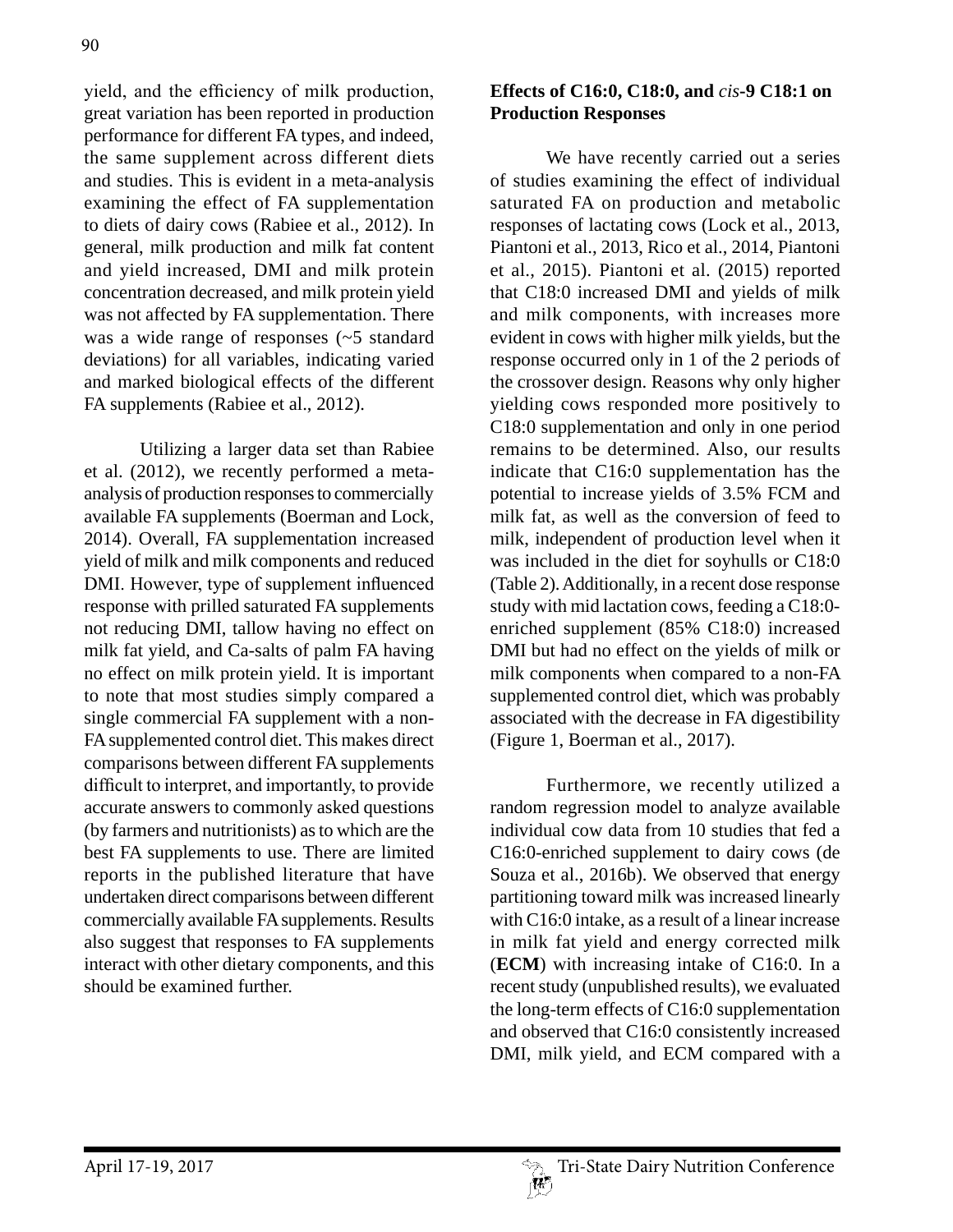non-fat control diet over the 10-wk period of supplementation (Figure 5). Also, in a study with fresh cows (1 to 70 DIM; unpublished data), we evaluated the effects of C16:0 supplementation on performance and observed that C16:0 consistently increased milk fat yield and ECM compared with a non-fat control diet throughout the feeding period (Figure 6).

When we compared combinations of C16:0, C18:0, and *cis*-9 C18:1 in a FA supplement, a supplement containing more C16:0 increased energy partitioning toward milk due to the greater milk fat yield response compared with the other treatments (de Souza et al., 2016a). In contrast, a FA supplement containing C16:0 and *cis*-9 C18:1 increased energy allocated to body reserves compared with other treatments. The FA supplement containing a combination of C16:0 and C18:0 reduced nutrient digestibility, which most likely explains the lower production responses observed compared with the other treatments. This may suggest that C16:0 and *cis*-9 C18:1 are able to alter energy partitioning between the mammary gland and adipose tissue, which may allow for different FA supplements to be fed in specific situations according to the metabolic priority and needs of dairy cows. Further research is needed to confirm these results in cows at different stages of lactation or other physiological conditions.

#### **Conclusions**

The addition of supplemental FA to diets is a common practice in dairy nutrition to increase dietary energy density and to support milk production. Although in general FA supplementation has been shown to increase milk yield, milk fat yield, and the efficiency of milk production, great variation has been reported in production performance for different FA supplements, and indeed, the same supplement

91

across different diets and studies. Just as we recognize that not all protein sources are the same it is important to remember that not all FA supplements are the same. The key is to know what FA are present in the supplement, particularly FA chain length and their degree of unsaturation. The digestibility of the FA supplement, as well as potential interactions with other dietary factors, is important for determining the energetic value of a supplement. Once this information is known, it is important to consider the possible effects of these FA on DMI, rumen metabolism, small intestine digestibility, milk component synthesis in the mammary gland, energy partitioning between the mammary gland and other tissues, and body condition. The extent of these simultaneous changes, along with the goal of the nutritional strategy employed, will ultimately determine the overall effect of the supplemental FA and the associated decision regarding their inclusion in diets for lactating dairy cows.

# **References**

Bauman, D.E., and A.L. Lock. 2006. Concepts in lipid digestion and metabolism in dairy cows. Pages 1-14. In: Proc. Tri-State Dairy Nutr. Conf. Available at: http://tristatedairy.org

Boerman, J.P., J.L. Firkins, N.R. St-Pierre, and A.L. Lock. 2015. Intestinal digestibility of long-chain fatty acids in lactating dairy cows: A meta-analysis and meta-regression. J. Dairy Sci. 98:8889–8903.

Boerman, J.P., and A.L. Lock. 2014. Feed intake and production responses of lactating dairy cows when commercially available fat supplements are included in diets: A meta-analysis. J. Dairy Sci. 97 (E-Suppl. 1):319.

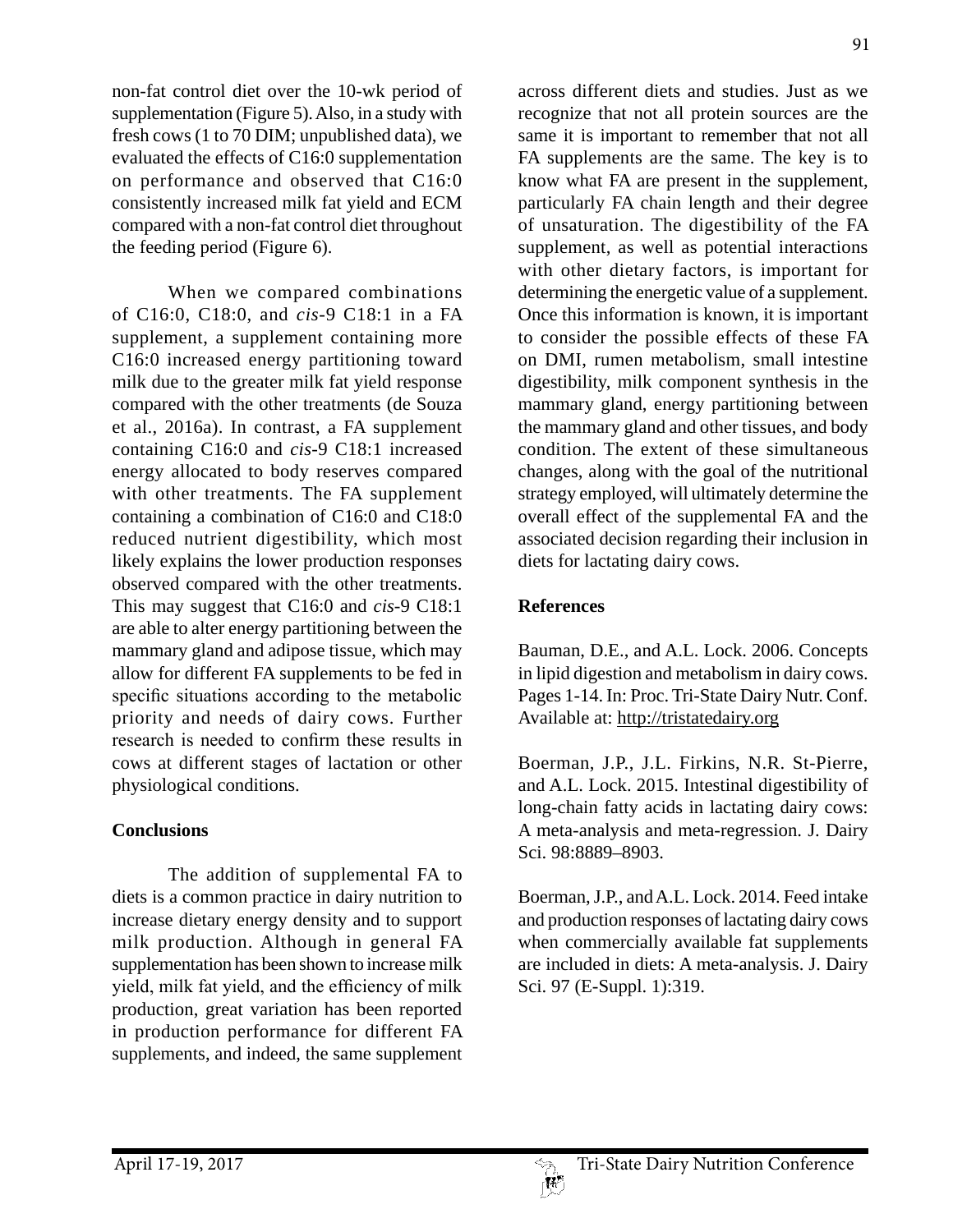Boerman, J.P., J. de Souza, and A.L. Lock 2017. Milk production and nutrient digestibility responses to increasing levels of stearic acid supplementation of dairy cows. J. Dairy Sci. (In press). doi.org/10.3168/jds.2016-12101.

de Souza, J., C.L Preseault, and A.L. Lock. 2016a. Altering the ratio of palmitic, stearic and oleic acids in diets with or without whole cottonseed impacts production responses and energy partitioning of dairy cows. J. Dairy Sci. 99 (E-Suppl. 1):620.

de Souza, J., R.J. Tempelman, M.S. Allen, and A.L. Lock. 2016b. Production response, nutrient digestibility, and energy partitioning of postpeak dairy cows when palmitic acid-enriched supplements are included in diets: A metaanalysis and meta-regression. J. Dairy Sci. 99 (E-Suppl. 1):622.

Doreau, M., and A. Ferlay. 1994. Digestion and utilization of fatty-acids by ruminants. Anim. Feed Sci. Technol. 45:379-396.

Drackley, J.K. 2000. Lipid Metabolism. Pp. 97- 119 in Farm Animal Metabolism and Nutrition. (ed. J. P. F. D'Mello). CABI Publishing, New York, NY.

Freeman, C.P. 1969. Properties of FA in dispersions of emulsified lipid and bile salt and the significance of these properties in fat absorption in the pig and the sheep. British J. Nutr. 23:249-263.

Jenkins, T.C., R.J. Wallace, P.J. Moate, and E.E. Mosley. 2008. Board-Invited Review: Recent advances in biohydrogenation of unsaturated FA within the rumen microbial ecosystem. J. Anim. Sci. 86:397-412.

Lock, A.L., K.J. Harvatine, I. Ipharraguerre, M. Van Amburgh, J.K. Drackley, and D.E. Bauman. 2005. The dynamics of fat digestion in lactating dairy cows: What does the literature tell us? Proc. of Cornell Nutrition Conference. Pg. 83-94.

Lock, A.L., C.L. Preseault, J.E. Rico, K.E. DeLand, and M.S. Allen. 2013. Feeding a C16:0 enriched fat supplement increased the yield of milk fat and improved conversion of feed to milk. J. Dairy Sci. 96:6650–6659.

Maia, M.R.G., L.C. Chaudhary, C.S. Bestwick, A.J. Richardson, N. Mckain, T.R. Larson, I.A. Graham, and R.J. Wallace. 2010. Toxicity of unsaturated FA to the biohydrogenating ruminal bacterium, Butyrivibrio fibrisolvens. BMC. Microbiol. 10:52.

Maia, M.R.G., L.C. Chaudhary, L. Figueres, and R.J. Wallace. 2007. Metabolism of polyunsaturated FA and their toxicity to the microflora of the rumen. Antonie Van Leeuwenhoek. 91:303–314.

Palmquist, D.L. 2006. Milk fat: Origin of FA and influence of nutritional factors thereon. In: P. F. Fox and P. L. H. McSweeney (Eds.) Advanced Dairy Chemistry, Volume 2: Lipids, 3rd Edition. pp. 43-92. Kluwer Academic/ Plenum Publishers, New York, USA.

Palmquist, D.L., A.L. Lock, K.J. Shingfield, and D.E. Bauman. 2005. Biosynthesis of conjugated linoleic acid in ruminants and humans. Pages 179-217. In: Advances in Food and Nutrition Research. Vol. 50. S.L. Taylor, (ed.). Elsevier Inc., San Diego, CA.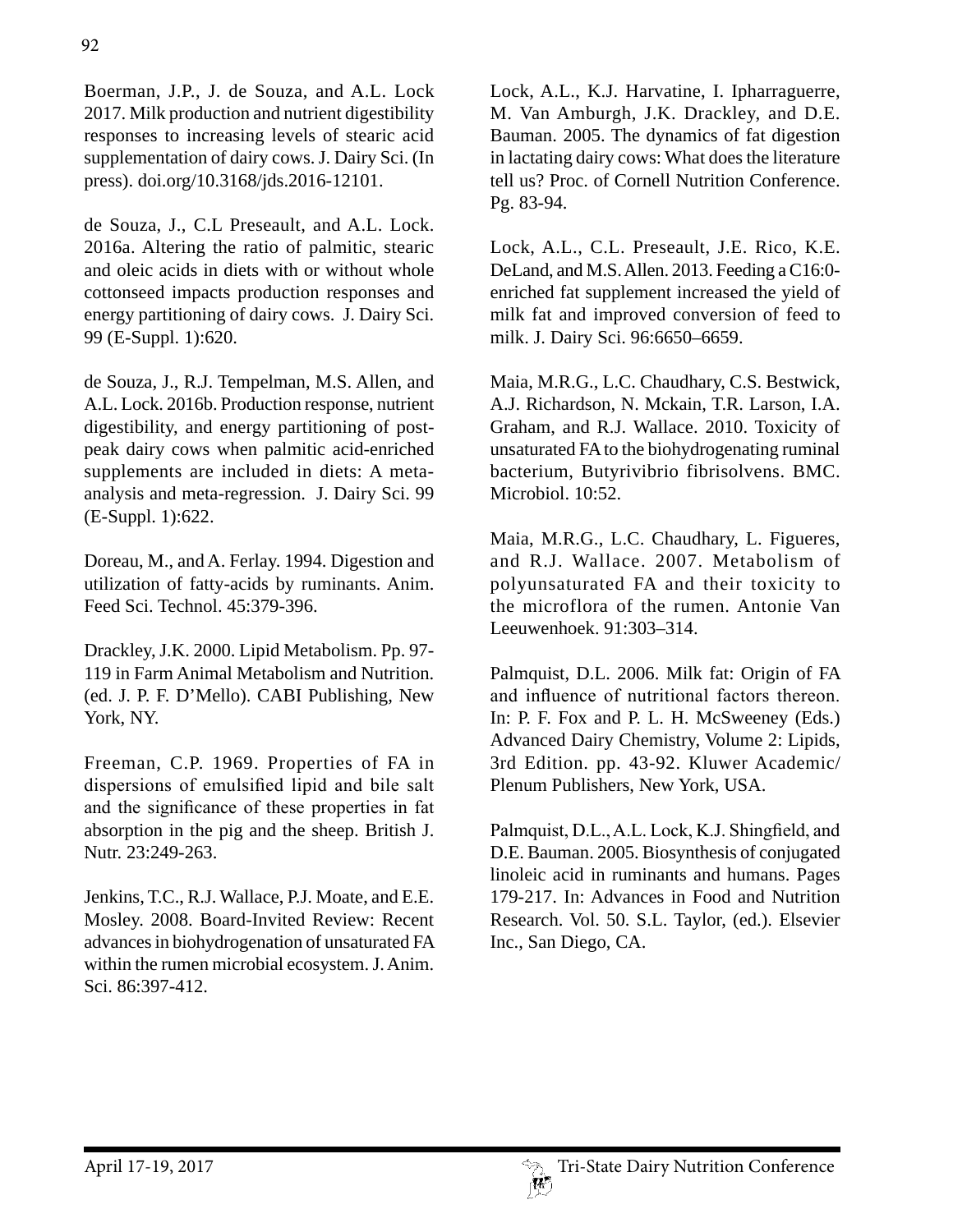Piantoni, P., A.L. Lock, and M.S. Allen. 2013. Palmitic acid increased yields of milk and milk fat and nutrient digestibility across production level of lactating cows. J. Dairy Sci. 96:7143– 7154.

Piantoni, P., A.L. Lock, and M.S. Allen. 2015. Milk production responses to dietary stearic acid vary by production level in dairy cattle. J. Dairy Sci. 98:1938–1949.

Rabiee, A.R., K. Breinhild, W. Scott, H.M. Golder, E. Block, and I.J. Lean. 2012. Effect of fat additions to diets of dairy cattle on milk production and components: A meta-analysis and meta-regression. J. Dairy Sci. 95:3225–3247.

Rico, J.E., J. de Souza, M.S. Allen, and A.L. Lock. 2017. Nutrient digestibility and milk production responses to increasing levels of palmitic acid supplementation vary in cows receiving diets with or without whole cottonseed. J. Anim. Sci. 95: 434 – 446.

Rico, J.E., M.S. Allen, and A.L. Lock. 2014. Compared with stearic acid, palmitic acid increased the yield of milk fat and improved feed efficiency across production level of cows. J. Dairy Sci. 97:1057-1066.

Weld, K.A., and L.E. Armentano. 2017. The effects of adding fat to diets of lactating dairy cows on total-tract neutral detergent fiber digestibility: A meta-analysis J. Dairy Sci. 100: 1766-1779.

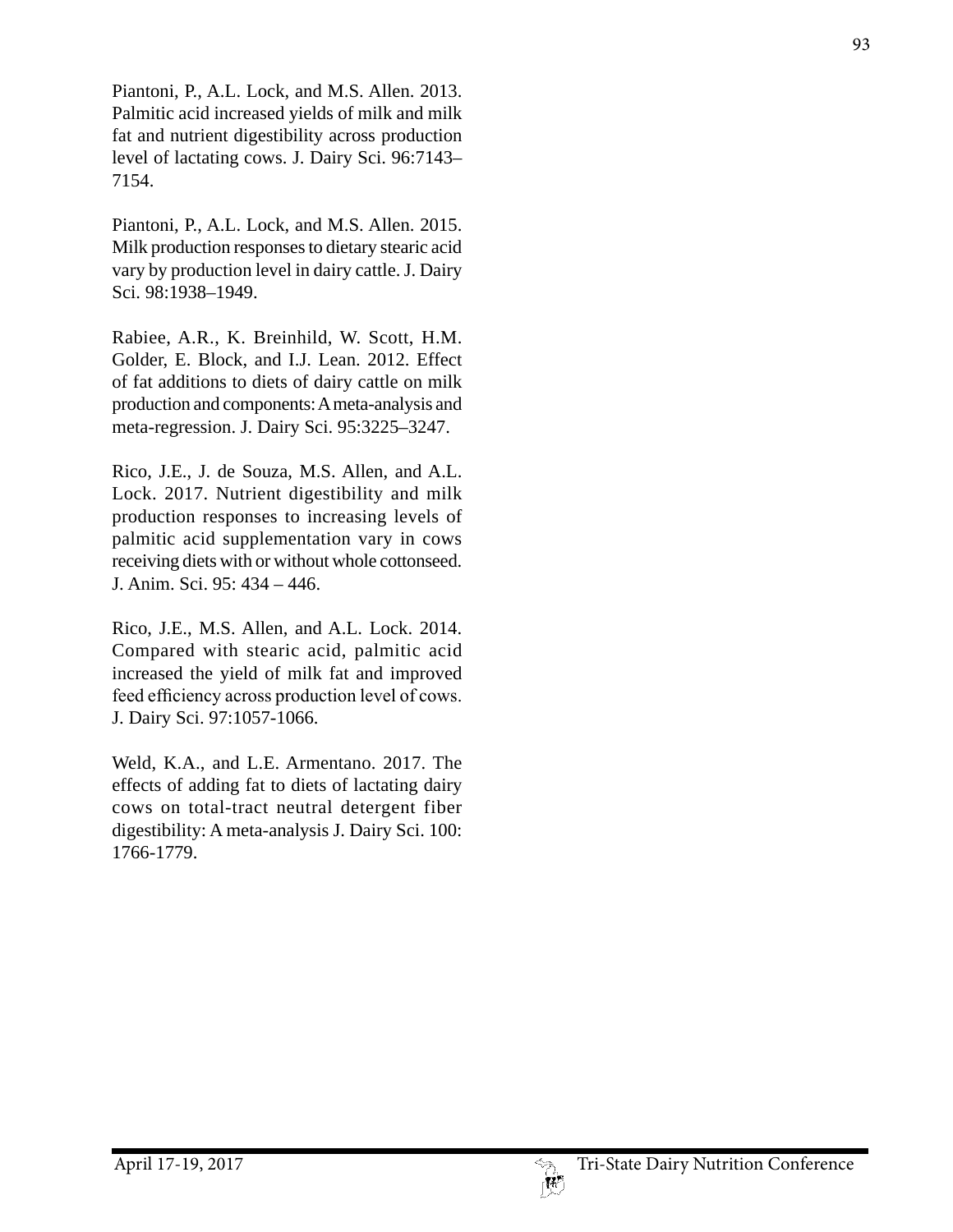| FA, $g/100 g$ | Tallow | Ca-salt palm FA | Saturated free FA | C16:0-enriched |  |  |
|---------------|--------|-----------------|-------------------|----------------|--|--|
| C14:0         | 3.0    | 2.0             | 2.7               | 1.6            |  |  |
| C16:0         | 24.4   | 51.0            | 36.9              | 89.7           |  |  |
| C18:0         | 17.9   | 4.0             | 45.8              | 1.0            |  |  |
| C18:1         | 41.6   | 36.0            | 4.2               | 5.9            |  |  |
| C18:2         | 1.1    | 7.0             | 0.4               | 1.3            |  |  |

**Table 1**. Fatty acid (**FA**) composition of common fat supplements (data from our laboratory).

**Table 2.** Summary of DMI, milk production and composition, body weight, and body condition score (**BCS**) for cows supplemented with C16:0 and C18:0 supplements. The C16:0 supplement contained  $\sim$  99% C16:0 and the C18:0 supplement contained  $\sim$  98% C18:0.

|                       | Piantoni et al. $(2013)^1$ |                   | Piantoni et al. $(2015)^2$ |                   | Rico et al. $(2014)^3$ |            |                   |                   |            |
|-----------------------|----------------------------|-------------------|----------------------------|-------------------|------------------------|------------|-------------------|-------------------|------------|
| Variable              | Control                    | C16:0             | <b>SEM</b>                 | Control           | C18:0                  | <b>SEM</b> | C16:0             | C18:0             | <b>SEM</b> |
| DMI, kg/day           | 27.8                       | 27.8              | 0.54                       | $25.2^n$          | 26.1 <sup>m</sup>      | 0.42       | 32.1              | 32.3              | 0.44       |
| Milk yield, kg/day    | 44.9 <sup>b</sup>          | 46.0 <sup>a</sup> | 1.7                        | 38.5 <sup>n</sup> | $40.2^{\rm m}$         | 0.71       | 46.6              | 45.8              | 2.02       |
| Fat yield, kg/day     | $1.45^{b}$                 | $1.53^{\circ}$    | 0.05                       | 1.35 <sup>n</sup> | $1.42^{\rm m}$         | 0.03       | 1.68 <sup>y</sup> | $1.59^{z}$        | 0.05       |
| Milk fat, %           | 3.29 <sup>b</sup>          | $3.40^{\rm a}$    | 0.11                       | 3.60              | 3.59                   | 0.12       | 3.66 <sup>y</sup> | $3.55^z$          | 0.09       |
| Protein yield, kg/day | 1.38                       | 1.41              | 0.04                       | 1.14 <sup>n</sup> | 1.19 <sup>m</sup>      | 0.02       | 1.50              | 1.49              | 0.05       |
| Milk protein %        | 3.11                       | 3.09              | 0.05                       | 3.00              | 2.99                   | 0.05       | 3.24              | 3.29              | 0.05       |
| 3.5% FCM, kg/day      | 42.9 <sup>b</sup>          | $44.6^{\circ}$    | 1.35                       | 38.6 <sup>n</sup> | $40.5^{\rm m}$         | 0.76       | 47.5 <sup>y</sup> | $45.6^z$          | 1.64       |
| 3.5% FCM/DMI          | 1.54 <sup>b</sup>          | $1.60^{\rm a}$    | 0.03                       | 1.53              | 1.55                   | 0.04       | 1.48 <sup>y</sup> | $1.40^{z}$        | 0.05       |
| Body weight, kg       | 722                        | 723               | 14.7                       | 727               | 730                    | 12.8       | 720               | 723               | 13.6       |
| <b>BCS</b>            | 2.99                       | 2.93              | 0.15                       | 2.67              | 2.67                   | 0.11       | $2.93^{z}$        | 2.99 <sup>y</sup> | 0.11       |

1 Treatments were either a control diet (with 2% of diet DM as added soyhulls) or a C16:0-supplemented diet (with 2% of diet DM as C16:0). Means within a row with different superscripts (a, b) differ  $(P < 0.05)$ .

2 Treatments were either a control diet (with 2% of diet DM as added soyhulls) or a C18:0-supplemented diet (with 2% of diet DM as C18:0). Means within a row with different superscripts (m, n) differ  $(P < 0.05)$ .

3 Treatments were either a C16:0-supplemented diet (with 2% of diet DM as C16:0) or a C18:0 supplemented diet (with 2% of diet DM as C18:0). Means within a row with different superscripts  $(y, z)$  differ  $(P < 0.05)$ .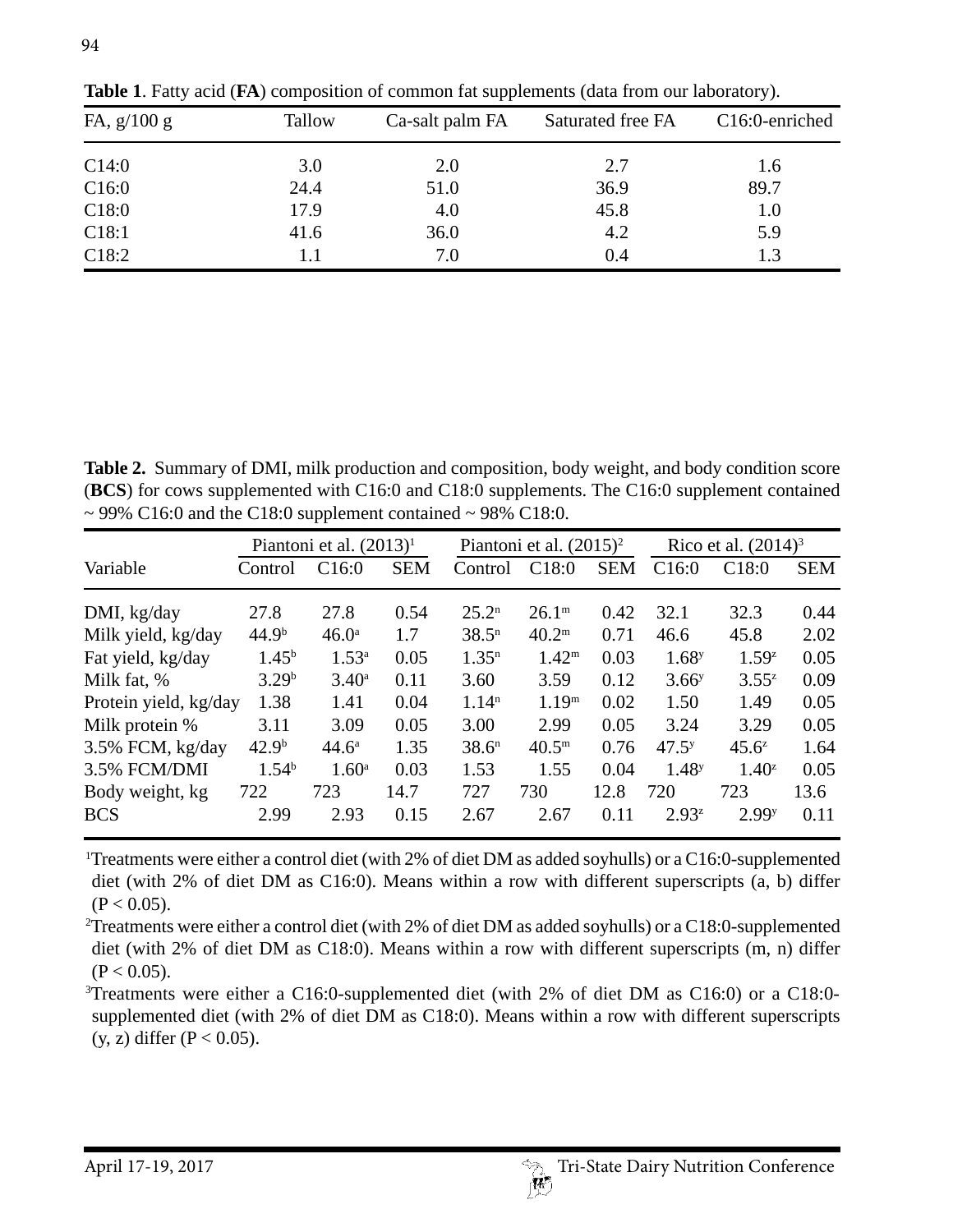

**Figure 1.** Relationship between total fatty (**FA**) intake and apparent total-tract FA digestibility of dairy cows supplemented with either a C18:0-enriched supplement (Panel A) or a C16:0-enriched supplement (Panel B). Results in Panel A utilized 32 mid-lactation cows receiving diets with increasing levels (0 to 2.3% of dry matter) of a C18:0-enriched supplement (85% C18:0) in a 4 X 4 Latin square design with 21-day periods (Boerman et al., 2017). Results in Panel B utilized 16 mid-lactation cows receiving diets with increasing levels (0 to 2.25% of dry matter) of a C16:0-enriched supplement (87% C16:0) in a 4 X 4 Latin square design with 14-day periods (Rico et al., 2017).



**Figure 2.** Relationship between study adjusted apparent total fatty acid (**FA**) intestinal digestibility and total FA duodenal flow (Panel A) and study adjusted C18:0 apparent intestinal digestibility and duodenal flow of C18:0 (Panel B). Results from a meta-analysis using 15 published studies that measured duodenal flow and intestinal digestibility of FA in dairy cows (Boerman et al., 2015). Control treatments represented by black triangles; animal-vegetable fat treatments represented by black diamonds; calcium salt treatments represented by black squares; tallow treatments represented by open circles; vegetable oil treatments represented by open triangles; seed meal treatments represented by open squares; whole seed treatments represented by black addition sign; and other treatments represented by black multiplication sign.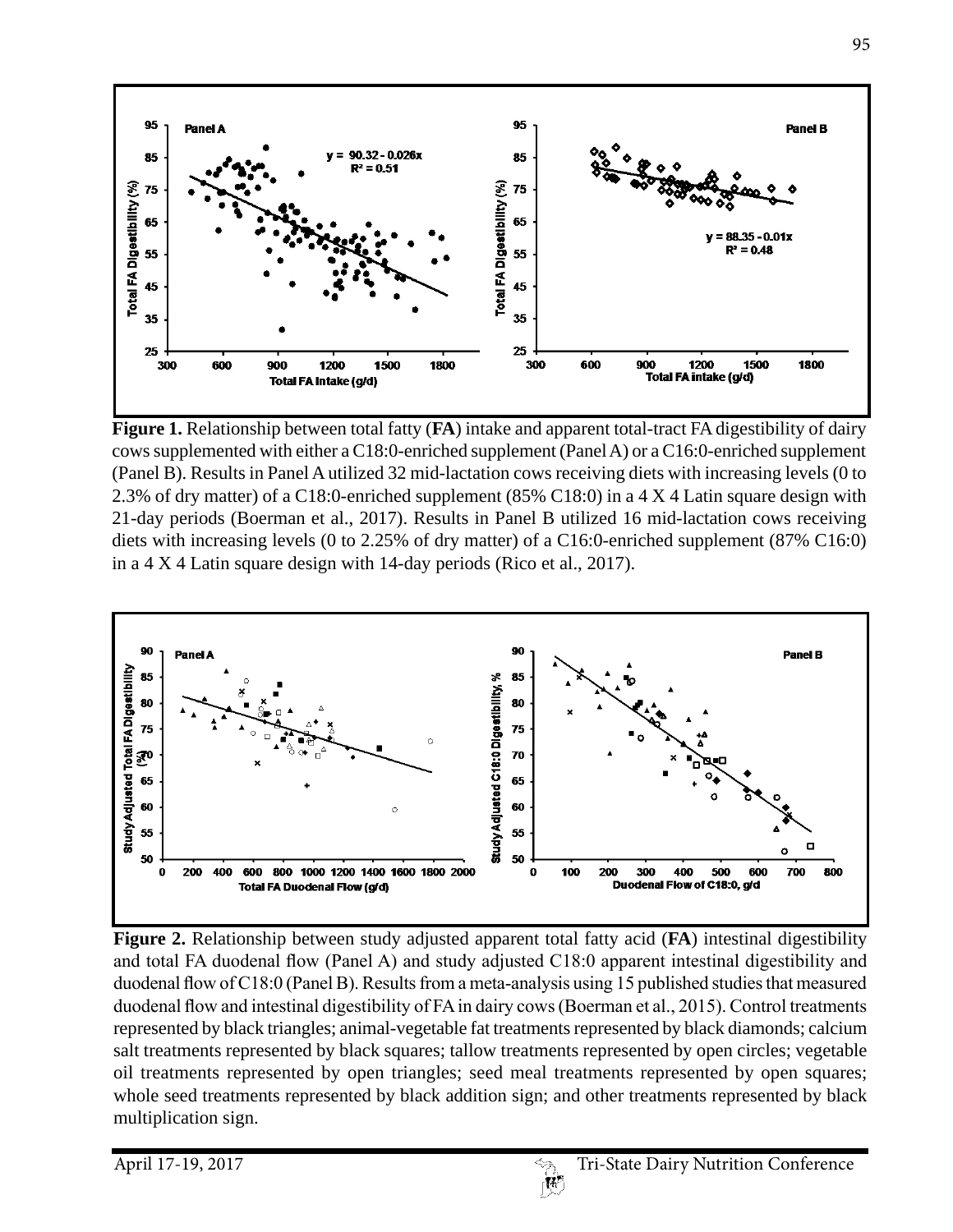

**Figure 3.** The effects of different dietary ratios of fatty acid (**FA**) on digestibility of 16-carbon (Panel A), 18-carbon (Panel B), and total FA (Panel C). Results utilized 24 mid-lactation cows receiving the following diets: CON (Control diet); PA (1.5% of FA supplement blend to provide ~ 80% of C16:0); PA+SA (1.5% of FA supplement blend to provide  $\sim$  40% of C16:0 + 40% of C18:0); and PA+OA (1.5% of FA supplement blend to provide  $\sim 45\%$  of C16:0 + 35% of C18:1 cis-9). in a 4 X 4 Latin square design with 21-day periods (de Souza et al., 2016a).



Figure 4. Panel A: Relationship between C16:0 intake and NDF digestibility of dairy cows fed C16:0enriched fatty acid (**FA**) supplements. Panel B: The effects of different dietary ratios of FA on NDF digestibility. Results in Panel A represent a combined data set evaluated using a random regression model from 6 studies feeding C16:0-enriched supplements on NDF digestibility of dairy cows (de Souza et al., 2016b). Results in Panel B utilized 24 mid-lactation cows receiving the following diets: CON (Control diet); PA (1.5% of FA supplement blend to provide  $\sim 80\%$  of C16:0); PA+SA (1.5% of FA supplement blend to provide  $\sim 40\%$  of C16:0 + 40% of C18:0); and PA+OA (1.5% of FA supplement blend to provide  $\sim$  45% of C16:0 + 35% of C18:1 cis-9). in a 4 X 4 Latin square design with 21-day periods (de Souza et al., 2016a).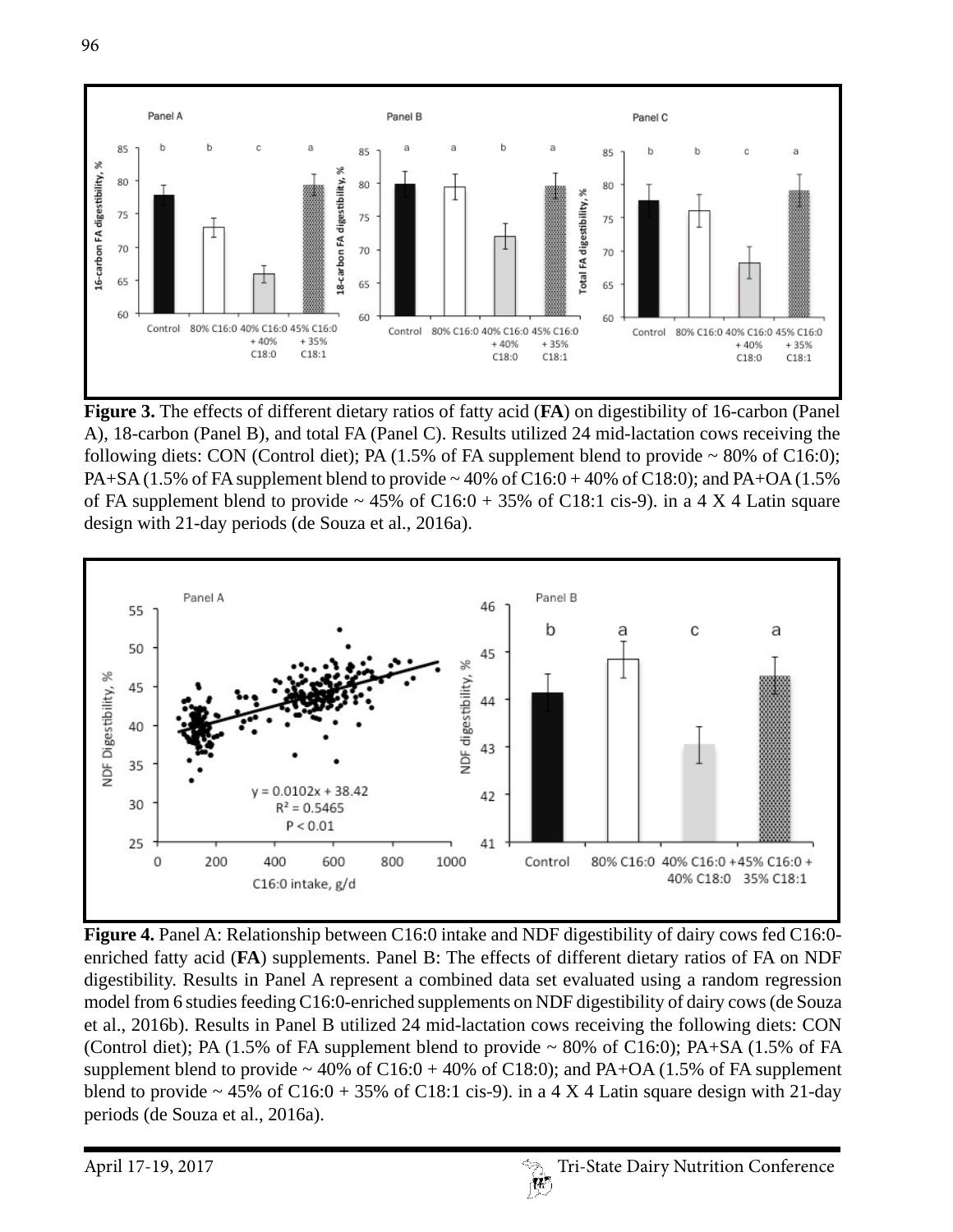

Figure 5. Effects of C16:0 supplementation on the yield of energy corrected milk in mid-lactation cows. The study utilized 40 mid-lactation cows in a block design receiving either a control diet containing no supplemental fat (**CON**) or a C16:0-enriched supplemented diet (**PA**; 1.5% diet DM) fed for 10 wks (unpublished results).